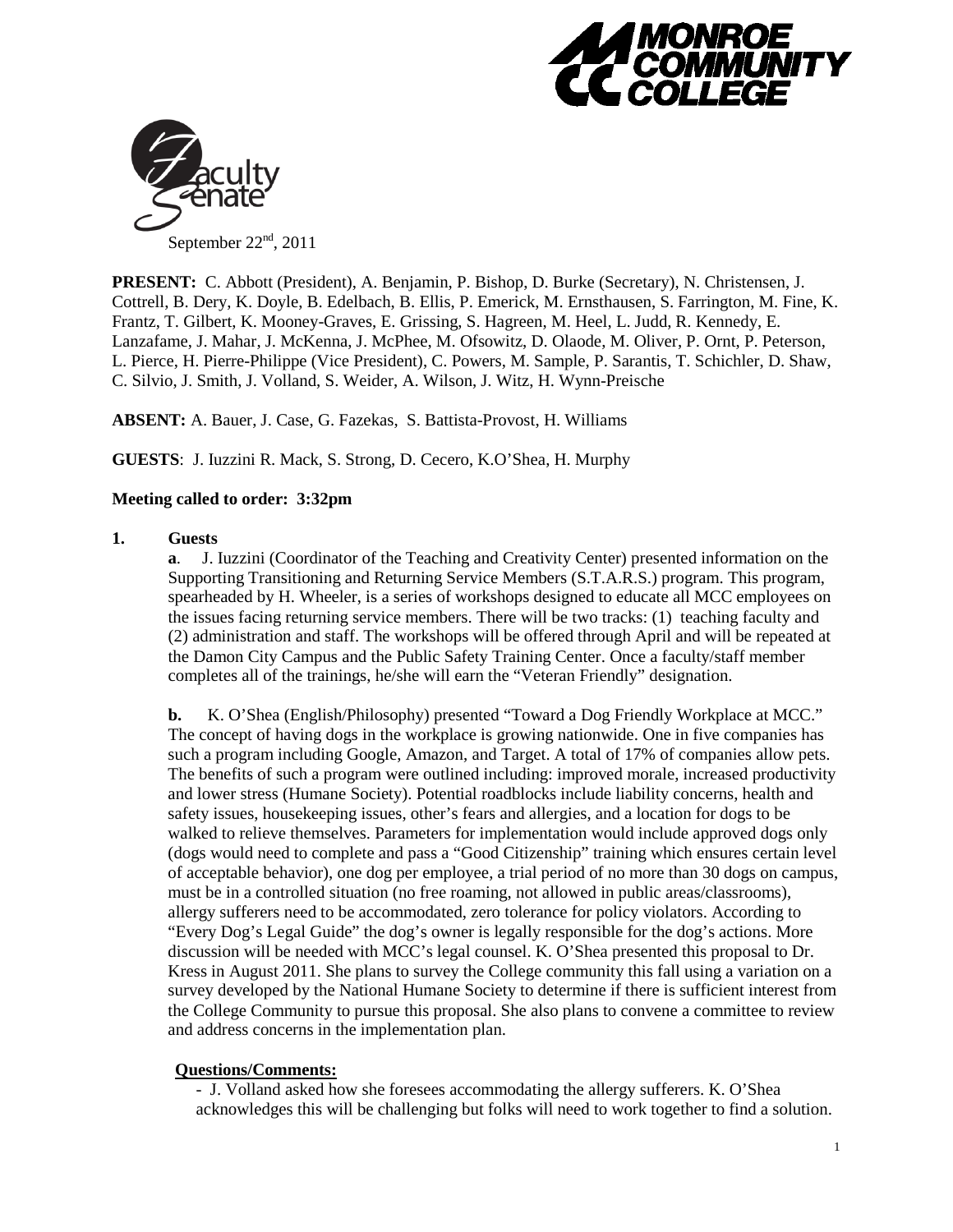This could include the dog owner needing to move. This will also be an issue for large offices where staff works in cubicles.

- A. Conte asked if students would be allowed to bring dogs. K. O'Shea replied no. This program is starting out as a pilot program where only faculty and staff would participate and then an assessment would be made to see how it was working before it is expanded.

- L. Pierce commented that she can see the value in such a program and sees it as a huge stress reliever.

- H. Wynn-Preische commented on the concern of dog on dog aggression. K. O'Shea stressed the need for participants to have their dogs under control and on leashes.

- J. Case asked if participants would be required to have a crate in their offices in case they need to leave their dogs alone. K. O'Shea said that would not be necessary since many dogs can stay safely in an office with the door closed without the use of a crate.

- C. Powers commented that dogs are very trainable and it is very important to require proper training and proof that the dog has completed such training.

- N. Christensen asked how those with dog phobias would be addressed. K. O'Shea replied that all dogs would be required to be on leashes and be able to heel when walking in the halls. She feels this may be an opportunity for those with fears to get a healthy exposure to wellbehaved dogs and may relieve fears.

- A. Conte asked how you plan to protect someone who may come into your office. K. O'Shea stated that again, the dog would need to go through proper training and if someone who was coming to her office expressed a fear or discomfort, arrangements to meet elsewhere would need to be made.

## **2. Announcements** (C. Abbott)

**a.** C. Abbott announced that there were new staff members in attendance: Shelia Strong (Executive Assistant to the President) and Heather Murphy (Secretary, Faculty Senate).

**b.** C. Abbott introduced the new Senators: Ann Bauer, Jeremy Case, Natasha Christensen, John Cottrell, Kim Doyle, Barbara Ellis, Paul Emerick, Tom Gilbert, Michael Heel, Jill McPhee, Mark Oliver, Liz Pierce, and Mark Sample. All new Senators were given candy dishes and pens.

**3. Student Announcements**

No report.

**4. Approval of minutes** The minutes of June 9, 2011 Faculty Senate meeting were approved.

## **5. Standing Committee Reports**

# **Academic Policies – E. Grissing**

No report.

# **Curriculum – M. Ernsthausen**

The Curriculum committee will have 2 subcommittees this year. The Proposal Committee will review, post for faculty review, and give final approval to curriculum proposals. The Committee members are Sarah Hagreen, Lori Judd, Carl Silvio, Mary Jo Witz, John Cottrell and Holly Wynn-Preische (Chair). The Projects Committee will be working on the infused competencies project (The study of Values, Ethics, and Diverse Perspectives), the CAPE recommendations on improving the program review process, course designations (GR, LC, SV, WR, etc.), discuss changing the title "Course Objectives" in the curriculum database proposals to "Course Goals",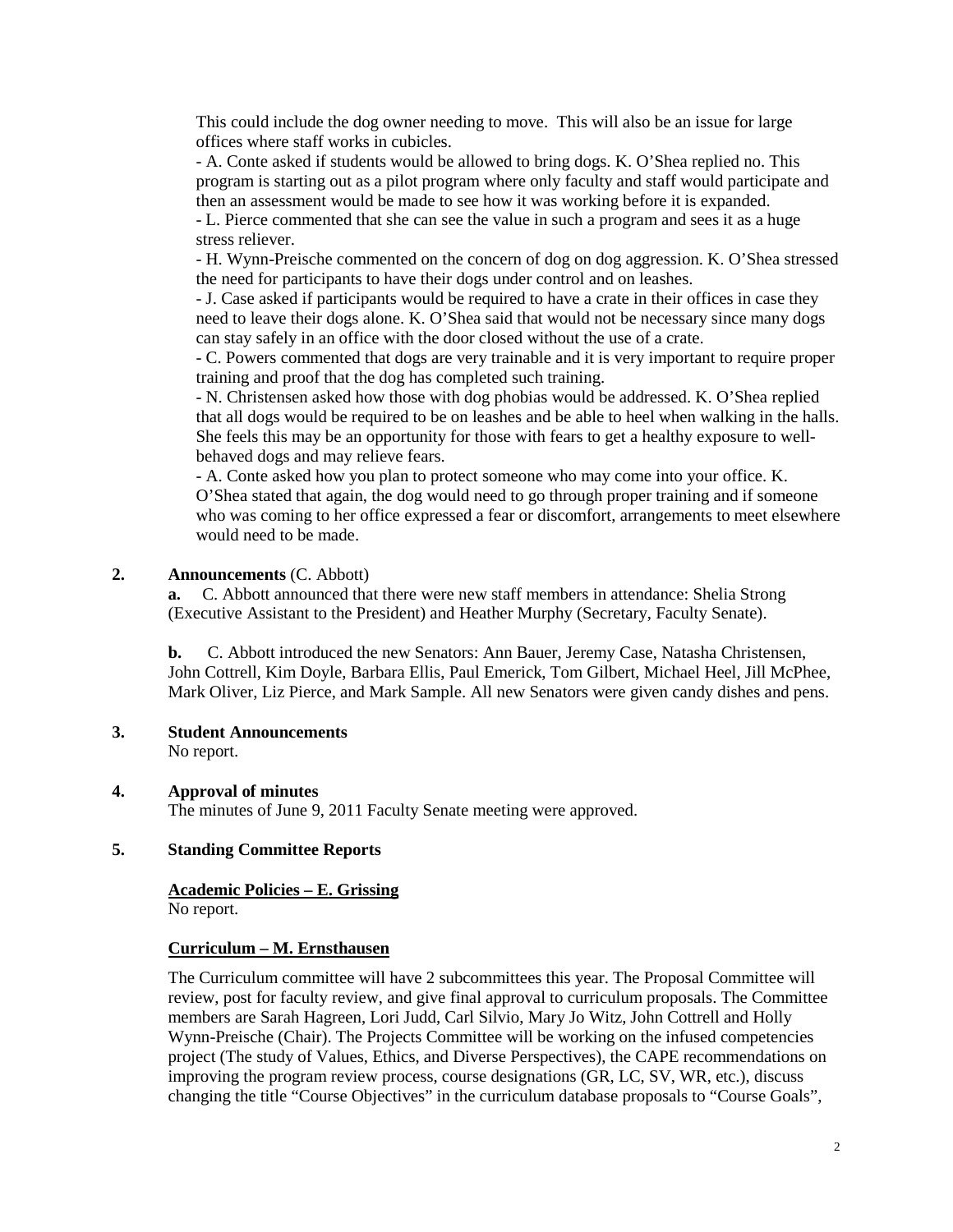and MCC General Education. The projects committee members are Ann Bauer, Kim Doyle, Paul Emerick, George Fazekas, Karen Frantz, and Mark Ernsthausen (Chair).

The CAPE committee will be finishing their work on the program review guidelines this fall. Once completed, the changes will be brought to the EC and Faculty Senate for approval.

The ad-hoc committee that administered the CCLA (Community College Learning Assessment) exam last year should be completing their report this fall. Once the report is complete we will present the findings to the EC and Faculty Senate.

#### **NEG – A. Wilson**

No report.

## **SCAA – M. Fine**

M. Fine reported the two SCAA search committees are now in place. The Dean of Career Technical Education search committee will be co-chaired by M. Fine and T. Schichler and the Dean of Science, Health and Business search committee will be co-chaired by M. Fine and R. Kennedy. M. Fine thanked everyone who volunteered to serve on these committees. The Dean of Liberal Arts search will begin in the spring with a projected fall 2012 start date.

## **Planning – D. Shaw**

No report.

#### **Professional Development – C. Powers**

The following members agreed to sub-chair the following initiatives: Awards – H. Williams Leaves for Professional Development – B. Edelback Legacy Lecture Series – T. Gilbert

C. Powers reported that S. Murphy (chair of the AdHoc Committee on Awards) has set up the first workshop for 3<sup>rd</sup> of October. The Leaves for Professional development sub-committee will be soliciting past recipients to form an Ad Hoc Advisory Group to assist applicants for the Leaves Process. This group will liaise with the Chair of the Professional Development Committee, similarly to the ad hoc Committee on Awards.

C. Powers also indicated that a primary focus of the Professional Development Committee will be following up on the college-wide Professional Development Activity Report developed by T. Shichler and A. Harrington-Wilson. This report summarized all the Professional Development Activity at Monroe Community College over a three year period. To this end, she and other Committee members will be working with Alberta Lee, Assistant to the President, Human Relations and Organizational Development.

## **6. Student Announcements**

There was no student announcements.

## **7. Old Business**

There was no old business.

**8. New Business**